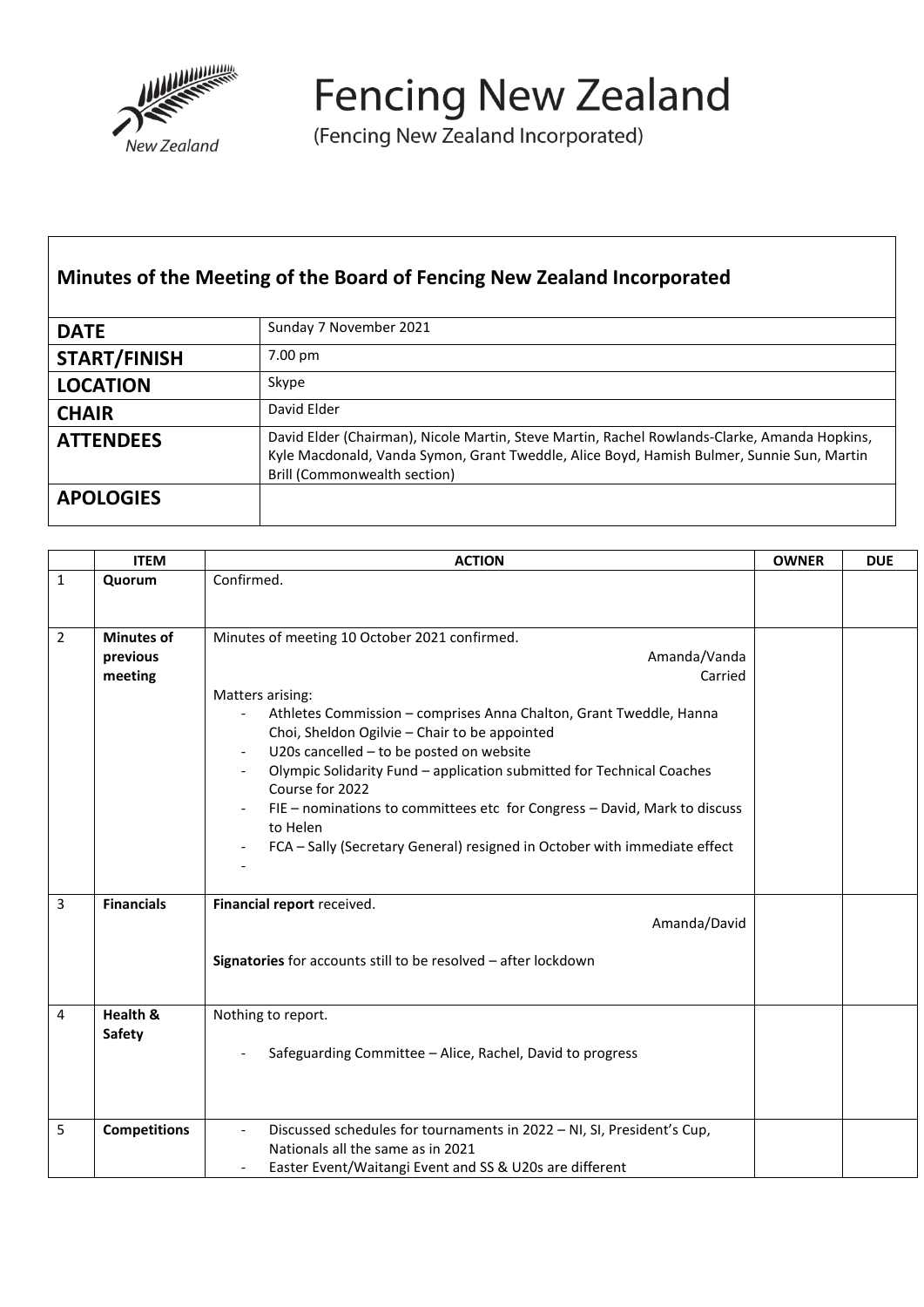|   |                                             | National Secondary School Teams - up to 16 teams per event - 4 from each<br>region with unused places to be offered to other regions<br>Easter Event & Waitangi Event are ranking tournaments<br>Format of Easter Tournament not agreed - Selectors to review<br>Format of SS/U20s not agreed - Selectors to review and resolved by end<br>November<br>All other formats approved                                                                                                                                                                                                                                                                                                                                                                                                                                                                                                                                                                                                                                                                                                                                                 | Kyle<br>Kyle |  |
|---|---------------------------------------------|-----------------------------------------------------------------------------------------------------------------------------------------------------------------------------------------------------------------------------------------------------------------------------------------------------------------------------------------------------------------------------------------------------------------------------------------------------------------------------------------------------------------------------------------------------------------------------------------------------------------------------------------------------------------------------------------------------------------------------------------------------------------------------------------------------------------------------------------------------------------------------------------------------------------------------------------------------------------------------------------------------------------------------------------------------------------------------------------------------------------------------------|--------------|--|
|   |                                             | Moved David/Steve<br>Carried<br>Discussed participation at World Juniors - which could conflict with<br>compulsory tournament "Easter tournament" for Commonwealth<br>selection. Selectors to discuss.<br>Asian Seniors begin 10 <sup>th</sup> June in Seoul<br>Asian Games - is the NZOC involved in this? Oceania fencing federations<br>have been invited to participate - Amanda to check with Tara                                                                                                                                                                                                                                                                                                                                                                                                                                                                                                                                                                                                                                                                                                                           | Amanda       |  |
| 6 | Commonweal<br>th Fencing<br><b>Planning</b> | Papers received.<br>Discussed the payment of fees to coaches and managers - namely the rate<br>of the per diem/expense payments and the number of days payment is<br>expected. In the past, payment of the per diem has been for the days of the<br>competition and additional expenses for shoulder or travel days, depending<br>on the competition. Coaching Commission would like the higher rate to be<br>paid. Athletes' Commission to provide feedback. Decision deferred to the<br>next meeting. Grant to liaise<br>Discussed the total cost of the tournament for participants - which will be<br>in the order of \$5,000 to \$8,000 - depending on flights, accommodation,<br>entry fees (number of events entered), Manager/Coach levy, plus daily<br>expenses.<br>COVID19 rules around entry to the venue - the organisers will have strict<br>rules in place and daily testing. If you fail a test, you will be excluded and<br>will not be able to compete.<br>Fencers should be aware of the costs of participating in the tournament<br>AND the implications of catching Covid19, which may end any participation. | Grant        |  |
| 7 | COVID19<br>Vaccination<br><b>Policy</b>     | Discussed draft notice from Covid Committee. This is for National events -<br>$\overline{\phantom{a}}$<br>the first of which will be in January. Notice approved.<br>Moved Amanda/Steve<br>Carried                                                                                                                                                                                                                                                                                                                                                                                                                                                                                                                                                                                                                                                                                                                                                                                                                                                                                                                                |              |  |
| 8 | Oceania<br>Coaching<br><b>Commission</b>    | Oceania Coaching Commission<br>Congratulations to Martin Brill who has been appointed to this Commission                                                                                                                                                                                                                                                                                                                                                                                                                                                                                                                                                                                                                                                                                                                                                                                                                                                                                                                                                                                                                          |              |  |
| 9 | <b>Officiating</b><br><b>Commission</b>     | FIE Material Rules - a few changes<br>Maraging Sabre Blades - propose that Fencing NZ adopt with a 2-year<br>notice period - so by January 2024 all sabre blades in national competition<br>are to be maraging blades. Strongly encourage all purchases from now be<br>maraging blades.<br>Clear body wires and transparent plugs - not proposing for these to be<br>mandatory at NZ competition as it is not a safety issue, but fencers should<br>consider this for future purchases and they are required at any FIE<br>competition (including OFC events).<br>Hamish to draft a Notice                                                                                                                                                                                                                                                                                                                                                                                                                                                                                                                                        |              |  |